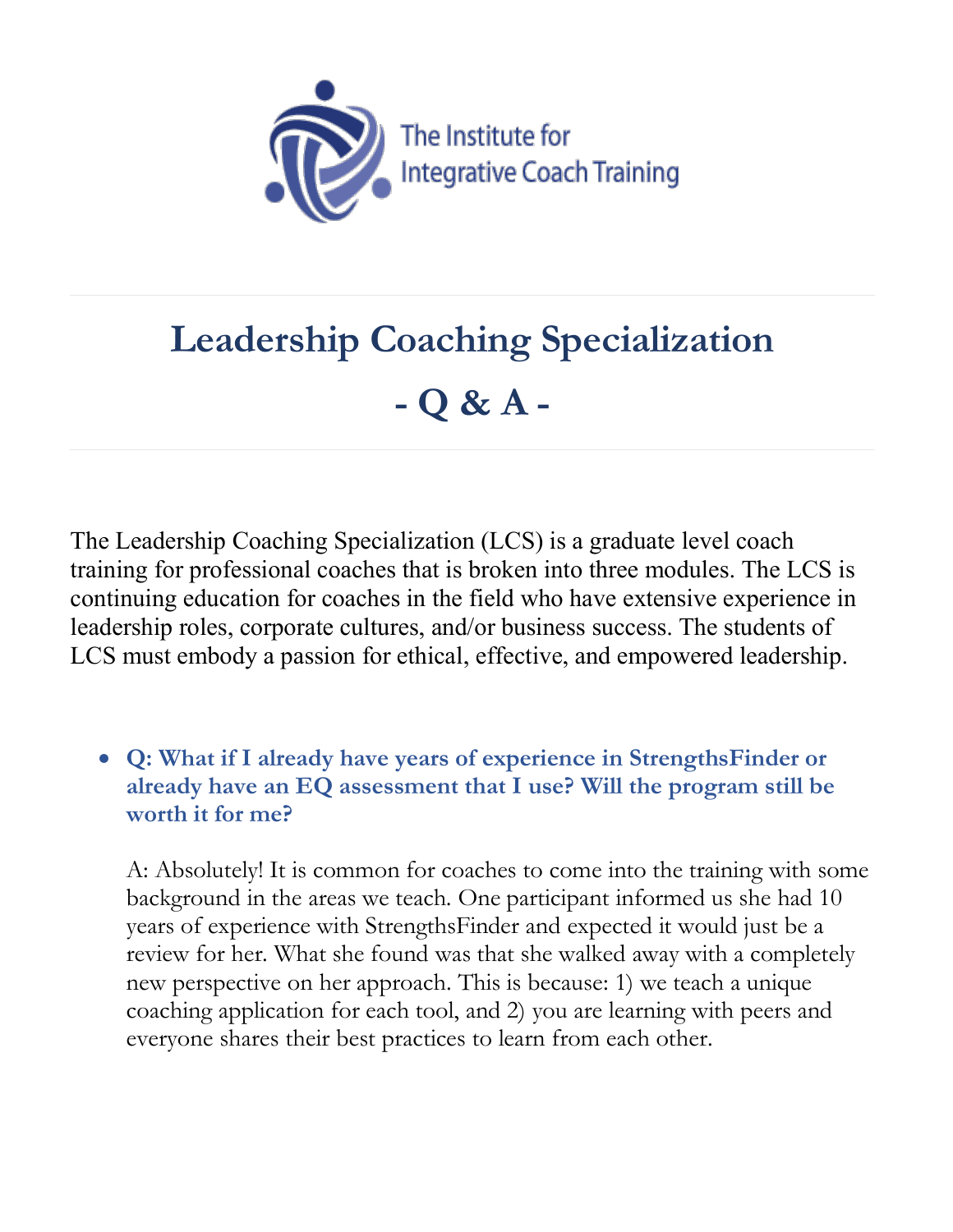# • **Q: If I don't have my ICF credential yet, will this negatively impact my leadership coaching practice?**

A: If you do not yet have your ICF credential, this program will add to your ICF approved hours to help you attain your PCC or MCC coach training hours. It is very common for organizations to require ICF level coach training and an ICF credential. It is highly recommended you attain your ICF credential to gain access to more lucrative coaching opportunities.

# • **Q: How much previous coach training do I need to qualify for this program?**

A: You will need at least 60 hours of ICF approved coach specific training (ACSTH) delivered at the ACC level. We do not teach coaching fundamentals and each participant needs to come to the program already knowing how to coach. This is a graduate level training.

# • **Q: Can I coach Executives if I haven't been an Executive?**

A: Absolutely! Your expertise is coaching. There are two schools of thought on this. If you come in with no experience as an Executive, you will have an easier time walking on neutral ground. Whereas, if you come in with Executive experience, you may have formed biases which can highly interfere with the efficacy of your coaching. In essence, there are pros and cons either way. If you do have experience, you will need to clear any bias and use your past experience to relate to your client. If you do not have experience, you can show up neutral and have an easier time diving right into the coaching. You can also use experience in other areas to relate to any client.

# • **Q: Does the training lead to a certification?**

A: Yes! Completion of all three modules and all program requirements results in a certification carrying the designation of "Certified Leadership & Executive Coach" (CLEC).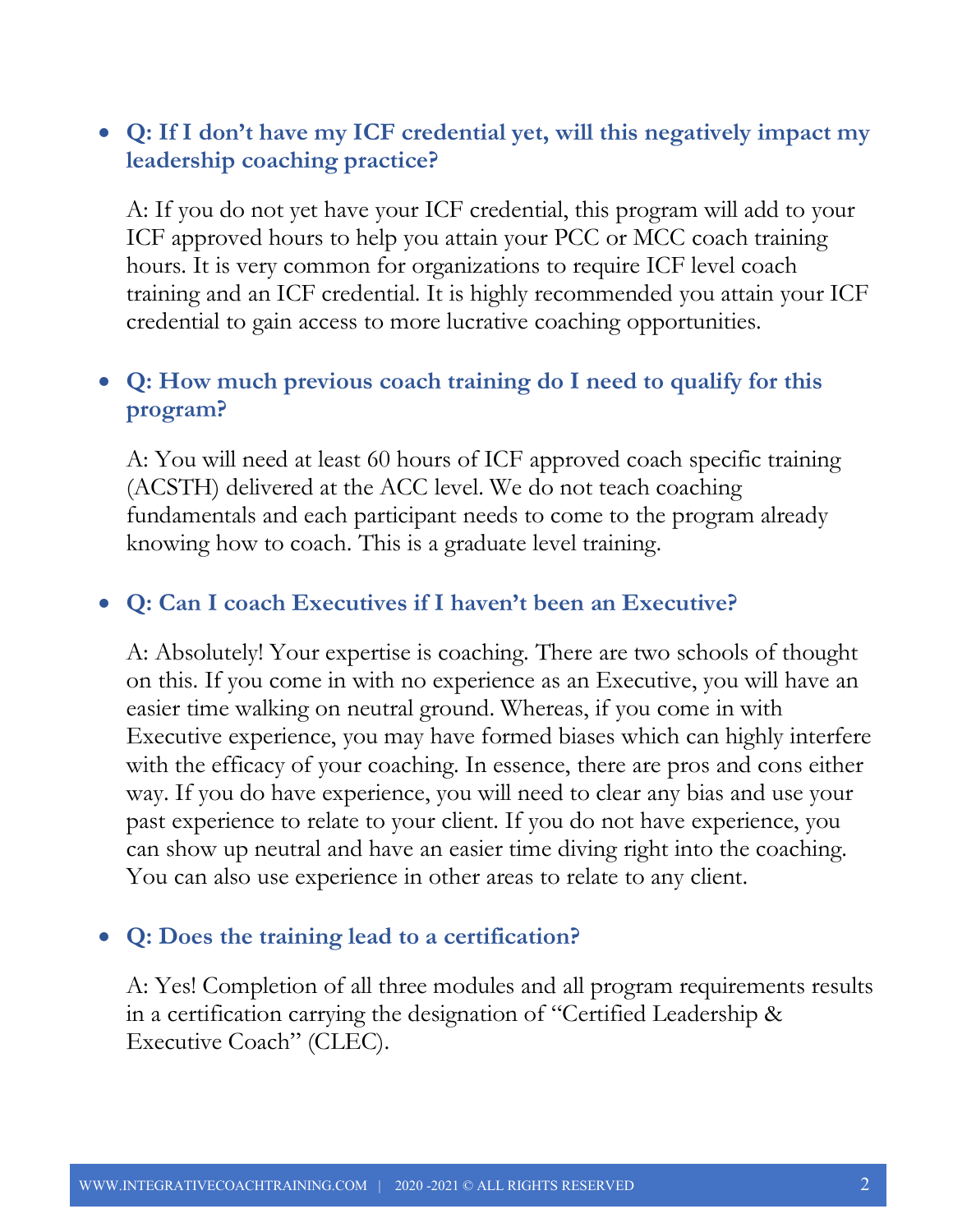# • **Q: May I take each module separately?**

A: Only the first module (training hours) may be taken separately. The second (internship) and third module (supervision) are designed to only be taken together. The first module leads to a "certificate of CCE hours completed". Only the full program, all three modules, leads to certification.

#### • **Q: What does the application process look like?**

A: We review applications on a first-come, first-serve basis. When an application is approved, you will be emailed an Acceptance & Welcome Letter to offer you a spot in the program. To hold your spot, you will fill out the Program Enrollment Agreement, then pay the issued invoice which puts a \$600 deposit down. Deposits are transferable (to other programs or start dates), but non-refundable. Deposits are applied towards tuition.

#### • **Q: Is the training virtual or in-person?**

A: This is a 100% virtual training. No travel required. The coaching internship and supervision are conducted via video or phone.

#### • **Q: What time zones does the program accommodate?**

A: Classes are held 3-5pm PST / 6-8pm EST on Mondays except holidays. You may view your time zone here: <u>www.worldtimebuddy.com</u>

#### • **Q: What should I expect out of the LCS?**

A: Our training is engaging and gives you the experience and practice to apply the approaches in the field. We offer a warm, inviting, non-judgmental space to grow your skills. We are high-touch and love providing you everything you need to succeed!

> **HOW TO APPLY:** >>> APPLICATION FORM <<<